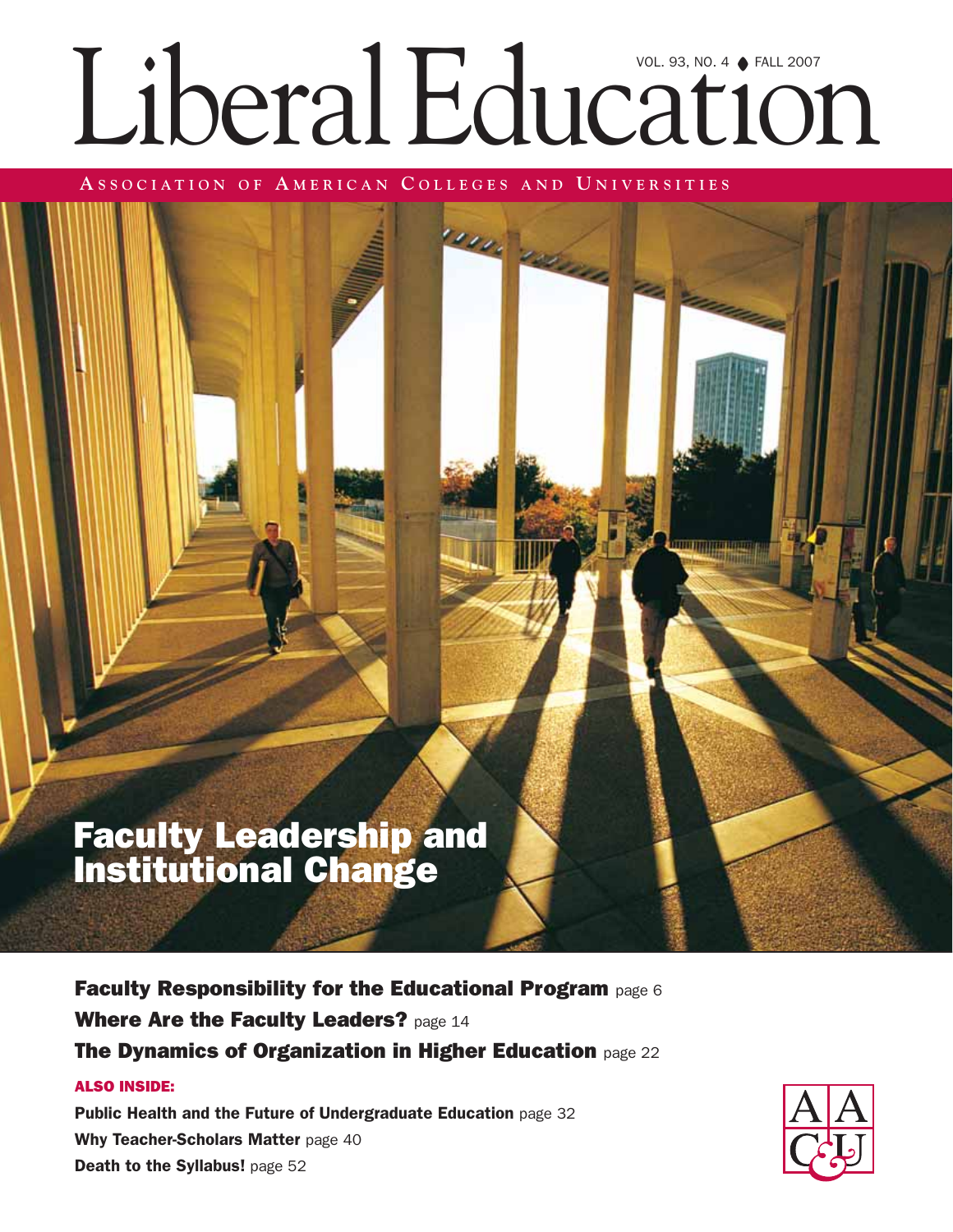#### MANO SINGHAM

## Death, to the Syllabus!

IT IS TIME to declare war on the traditional course syllabus. If there is one single artifact that pinpoints the degradation of liberal education, it is the rule-infested, punitive, controlling syllabus that is handed out to students on the first day of class.

I have seen long and highly detailed syllabi that carefully lay out rules for attendance, punctuality, extra credit, grades, and penalties for missing deadlines, as well as detailed writing assignment requirements that specify page and word length, spacing, margins, and even font style and size. The syllabi use boldface, underlining, italics, and exclamation points for added emphasis; the net effect is that of the teacher yelling at the student.

What such syllabi often omit is any mention of learning. They list the

assigned readings but not reasons *why* the subject is worth studying

or important or interesting or deep, or the learning strategies that will be used in the course. The typical syllabus gives little indication that the students and teacher are embarking on an exciting learning adventure together, and its tone is more akin to something that might be handed to a prisoner on the first day of incarceration.

The implicit message of the modern course syllabus is that the student will not do anything unless bribed by grades or forced by threats. Students coming to class unprepared? Start each class with a quiz ba3sed on the readings. Students missing classes or coming late? Take off points for absence and tardiness. Students missing due dates for assignments? Take off points for lateness. Students not participating in discussions? Assign points to whoever speaks and, if you want to get really fancy, adjust the number of points to reflect the quality of the contributions. And so on.

Here's an idea: why not try to overcome those problems by making the topics and readings interesting, the discussions cordial yet lively, and the assignments challenging but meaningful?

#### The controlling syllabus

I recently attended a conference of college teachers. One of the sessions, which had an overflow crowd, promised to provide a stress-free method for "managing" students—an odd word choice that presumes students are like employees and we their bosses. Soon into the session, it became clear

MANO SINGHAM *is director of the University Center for Innovation in Teaching and Education and adjunct associate professor of physics at Case Western Reserve University.*



The implicit message of the modern course syllabus is that the student will not do anything unless bribed by grades or forced by threats

MY VIEW

> **s** 

₹ ш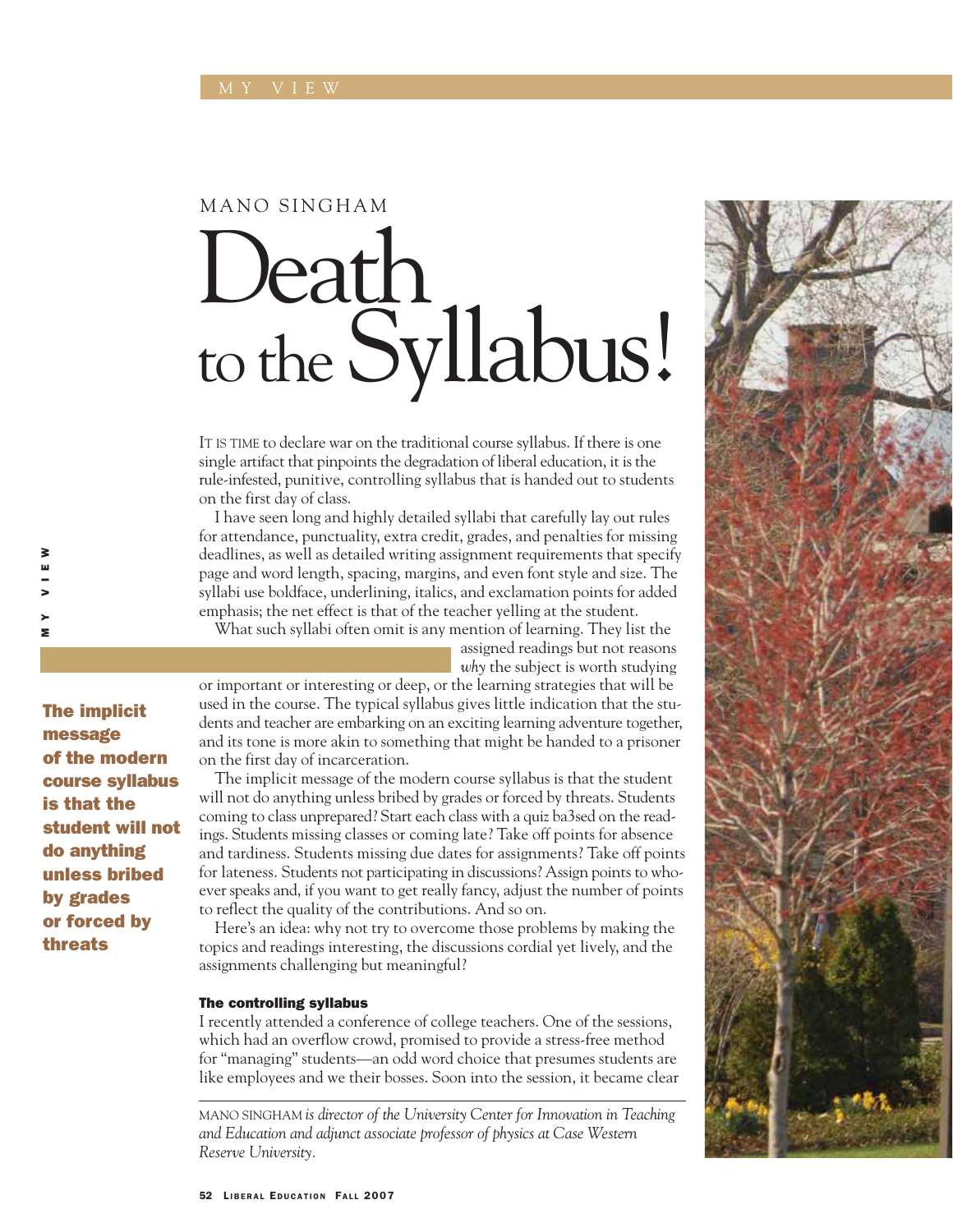

Case Western Reserve University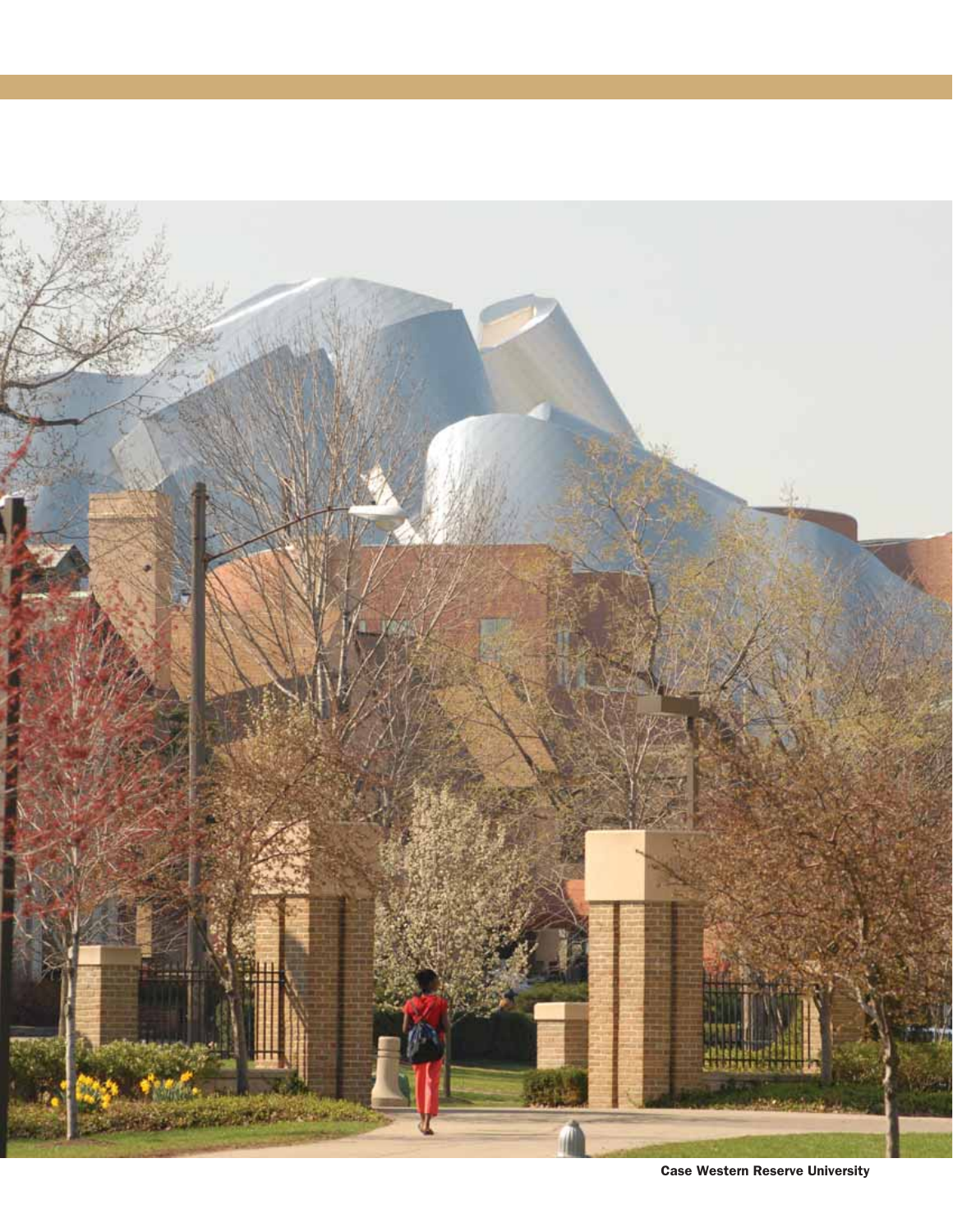that the presenter's idea of being "stress-free" was to create a set of rules so detailed that everything about assessing students could be quantified on a micro level. The presenter advocated an intricate structure of points and penalties to ensure that every possible excuse a student might present for not meeting a requirement could be dealt with by invoking the appropriate rule, thus avoiding having to make judgments that might be challenged by a student.

The speaker justified her approach by asserting that the syllabus is a "legally enforceable contract" (something one hears often these days) and so the instructor is almost obliged to make sure that it includes everything expected of the student and not to deviate from it.

The speaker seemed unaware that a detailed legalistic syllabus is diametrically opposed to what makes students want to learn. There is a vast research literature on the topic of motivation to learn, and one finding screams out



Case Western Reserve University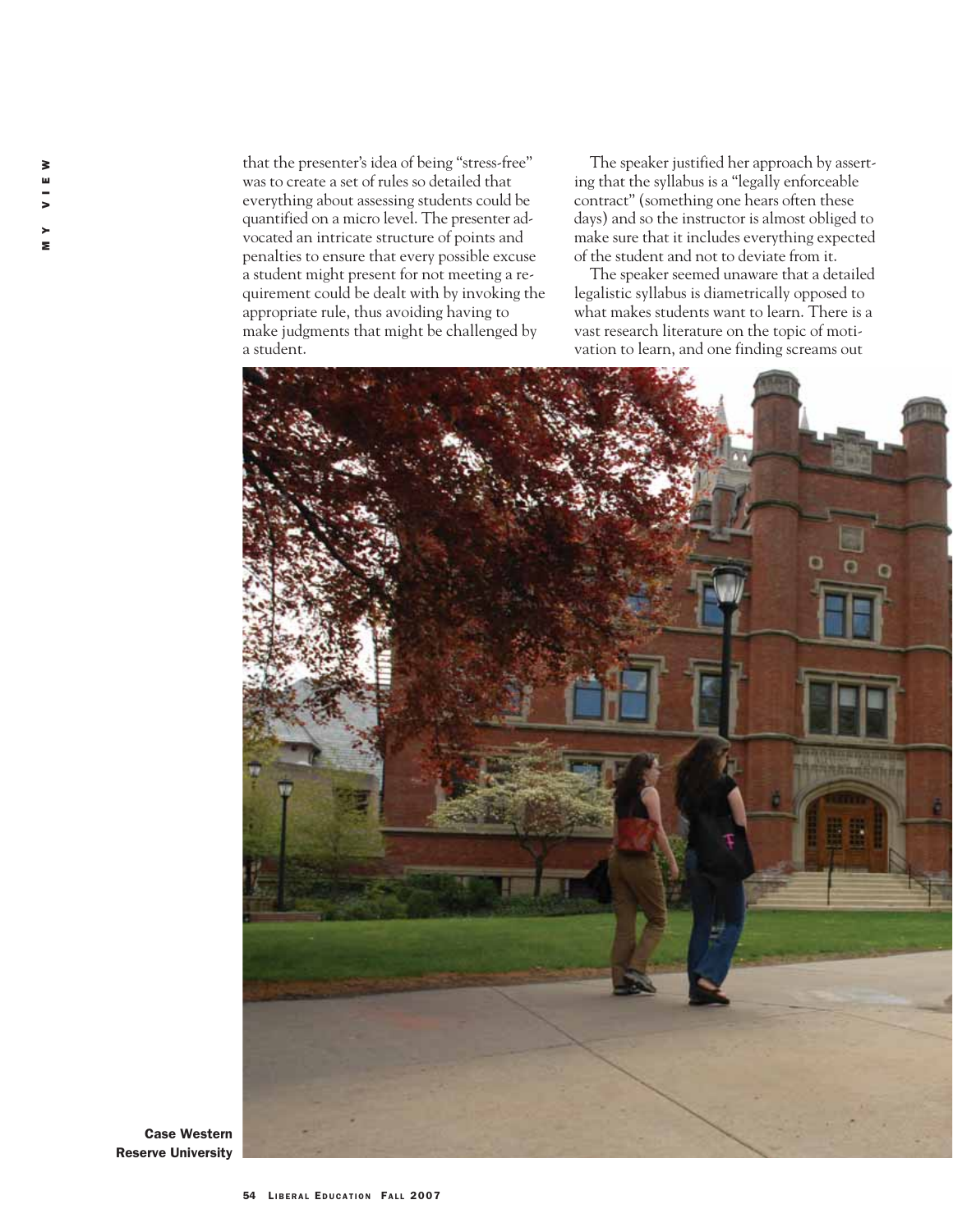loud and clear: controlling environments have been shown consistently to *reduce* people's interest in whatever they are doing, even when they are doing things that would be highly motivating in other contexts.

Making judgments is time-consuming. A rigid, rule-infested, watertight syllabus might appeal to administrators whose preferred response to any situation is to invoke a rule. But why should teachers want one? The teacher–student relationship is a mentoring



one. We should be modeling for them the exhilaration of the life of the mind. What does it say about us if we lay out rules and force students to obey? And what makes us think that we can make general rules to deal with every contingency?

I suspect that we have gotten into a vicious negative spiral, a kind of "syllabus creep" whereby faculty keep adding new rules to combat each student excuse for not meeting existing rules. Although faculty sometimes justify this by saying that students want to know exactly what is required to be done in order to get a particular grade and that they are merely responding to that need, college faculty (and administrators) also seem to be driven by the fear that students will take legal action over a grade dispute. But courts have traditionally shown great deference for the faculty's professional judgment, intervening only if they feel the teacher or institution has been arbitrary, capricious, acting in bad faith, or violating accepted academic norms. It is sad that many teachers are willing to forego their autonomy and the privilege of making professional judgments about academic competence and, instead, transform themselves into rule-enforcing tyrants.

It is true that by the time students come to the college classroom, they have had over twelve years of education. They have been treated, except by a few exceptional teachers, as if tests and grades and points are the most important things and that learning, like medicine, is good for you but not enjoyable. Faculty may feel that students are so deeply conditioned to view learning negatively that resistance is futile, that we cannot hope to reverse it and must respond accordingly. It is assumed that we have to teach in an authoritarian manner because of the way students are. However, all the literature on student motivation has convinced me that the opposite is likely to be true: students act the way they do because we treat them the way we do.

#### An experiment

To test this, I abandoned the controlling syllabus. I now go to the first class with only a tentative timeline of readings and writing assignments. A few weeks into the semester, when students have a better sense of what kind of person I am and what the course is about, we discuss what might be the best way